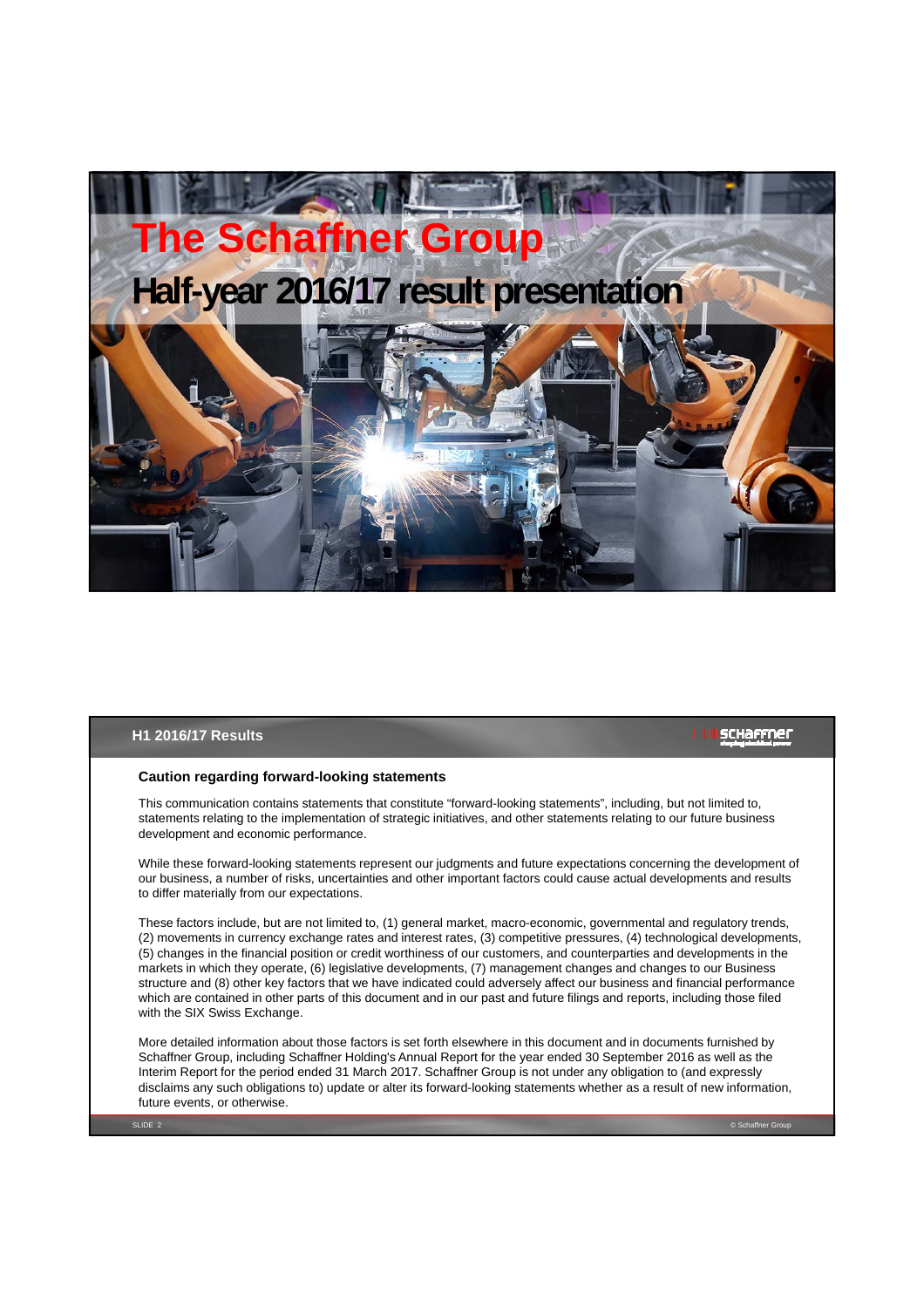# **Kurt Ledermann | Interim CEO & CFO Schaffner is growing and increasing profitability**

# **H1 2016/17 Results**

#### **Highlights**

- | Group returned to growth in the first half of 2016/17
- | EMC and Automotive division achieved double-digit profit margins
- | Power Magnetics division is proceeding with its successive turnaround
- | Order intake is recovering
- | New CEO takes up November 2017 at the latest

# **SCHAFFNEL**



SLIDE 4 © Schaffner Group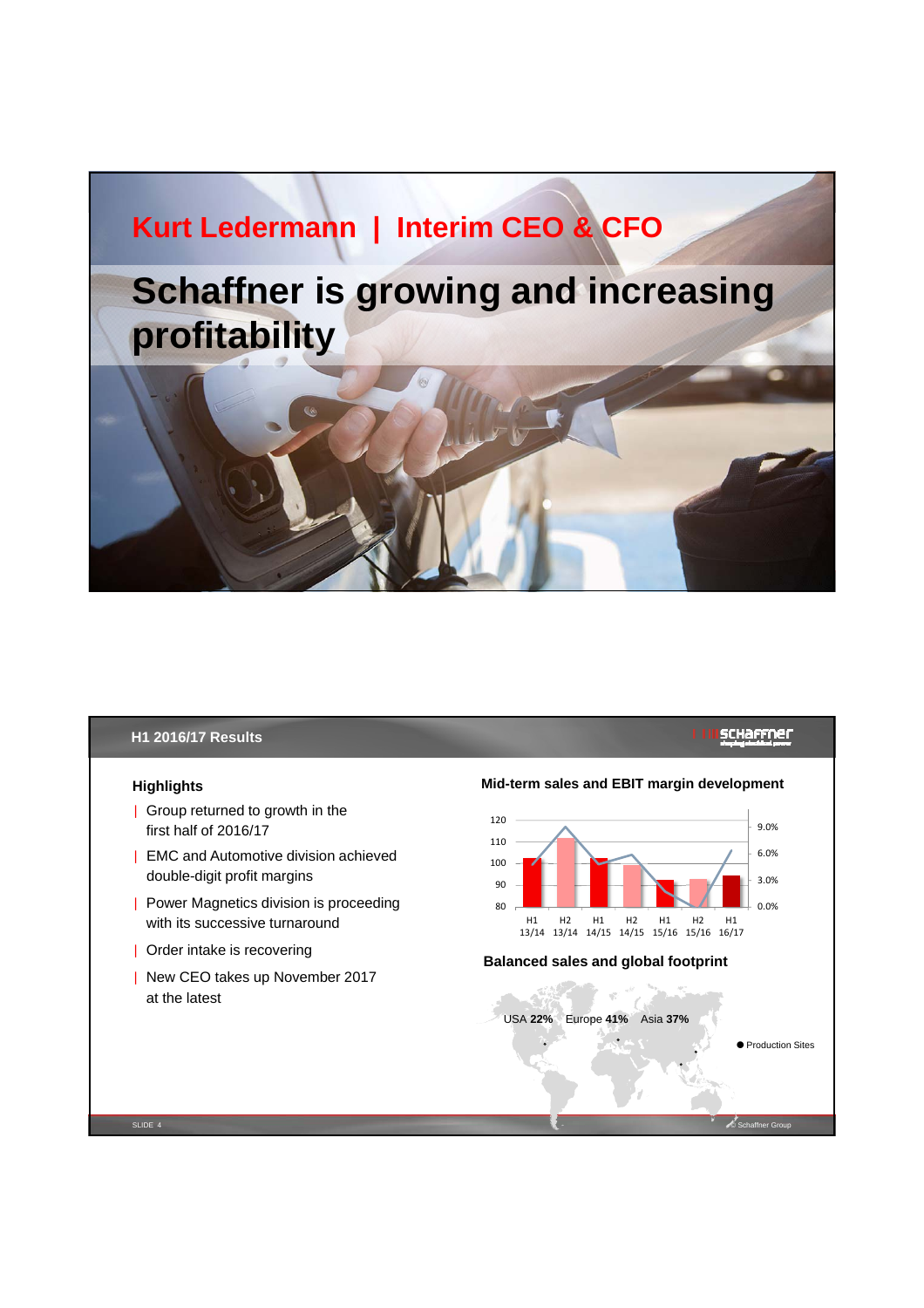

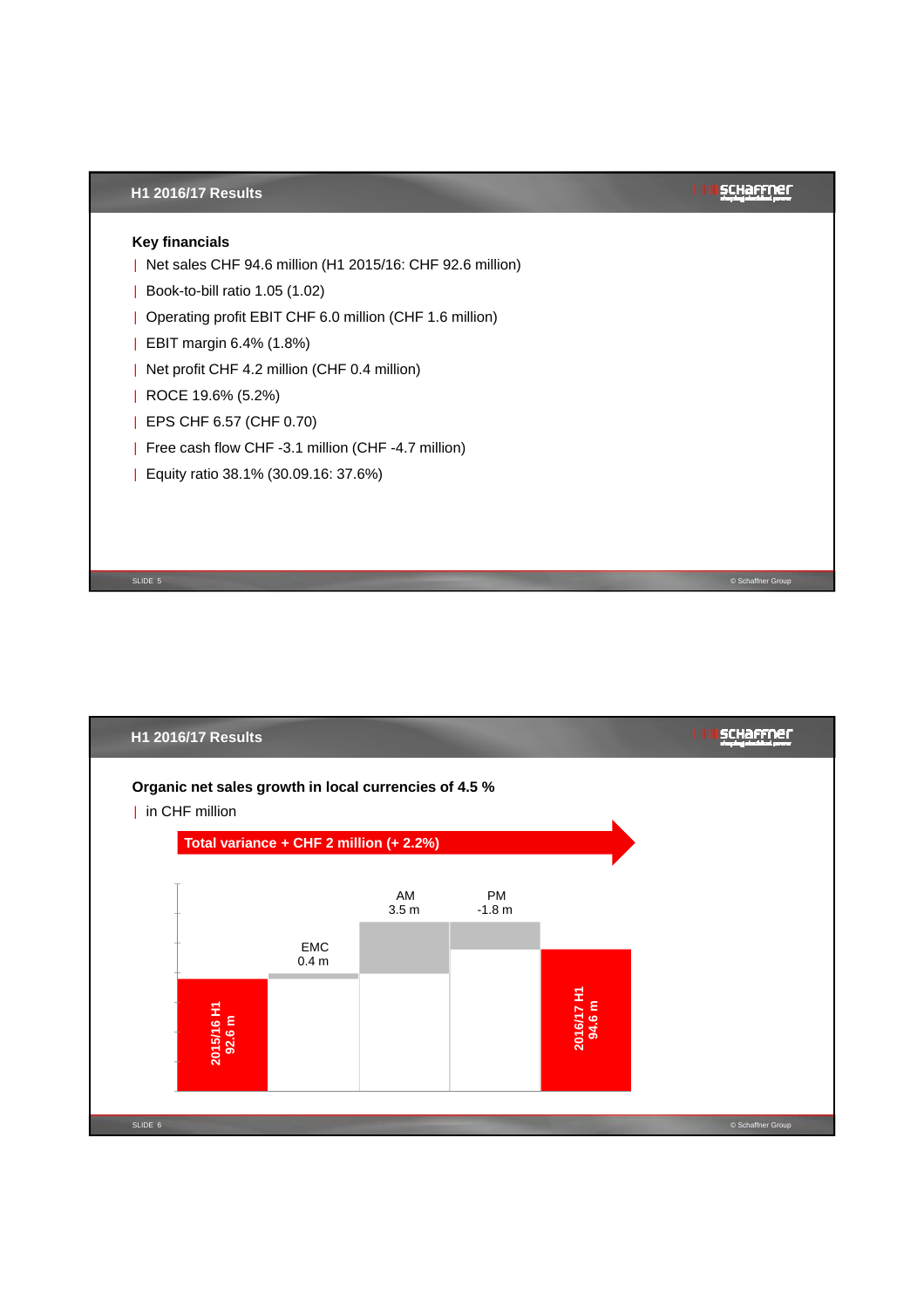

| <b>H1 2016/17 Results</b>                               |             |         |            |         |            |                   |  |
|---------------------------------------------------------|-------------|---------|------------|---------|------------|-------------------|--|
| <b>Profit and loss statement</b><br>H1 2015/16 restated |             |         |            |         |            |                   |  |
| * IFRS                                                  |             |         |            |         |            |                   |  |
|                                                         | H1* 2014/15 |         | H1 2015/16 |         | H1 2016/17 |                   |  |
| <b>Net Sales</b>                                        |             | 102.5   |            | 92.6    |            | 94.6              |  |
| - Cost of sales                                         |             | $-74.3$ |            | $-67.5$ |            | $-66.3$           |  |
| Gross profit                                            | 27.5%       | 28.2    | 27.1%      | 25.1    | 29.9%      | 28.3              |  |
| $-R&D$                                                  | 7.7%        | $-7.9$  | 9.0%       | $-8.3$  | 8.9%       | $-8.4$            |  |
| $-$ Others                                              |             | $-15.5$ |            | $-15.2$ |            | $-13.9$           |  |
| <b>EBIT</b>                                             | 3.6%        | 3.7     | 1.8%       | 1.6     | 6.4%       | 6.0               |  |
| - Financial result                                      |             | $-1.4$  |            | $-1.0$  |            | $-0.5$            |  |
| $-$ Tax                                                 |             | $-0.4$  |            | $-0.1$  |            | $-1.4$            |  |
| <b>Net Profit</b>                                       |             | 1.9     |            | 0.4     |            | 4.2               |  |
|                                                         |             |         |            |         |            |                   |  |
| SLIDE 8                                                 |             |         |            |         |            | © Schaffner Group |  |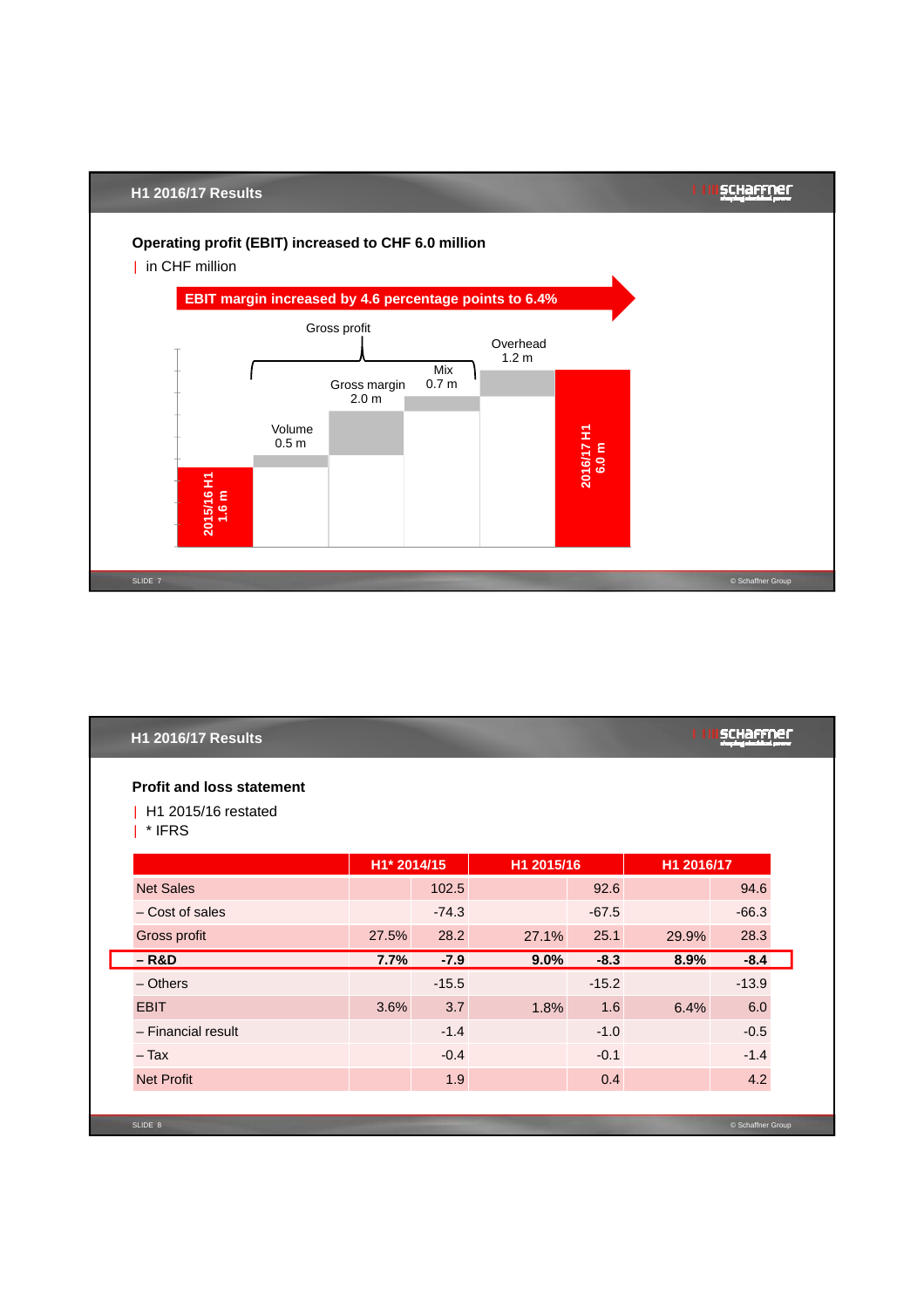### **H1 2016/17 Results**

# SCHaffner

# **Balance sheet** | \* IFRS

|                               |     | H <sub>1</sub> * 2014/15 |     | H <sub>1</sub> * 2015/16 |     | H1 2016/17        |  |
|-------------------------------|-----|--------------------------|-----|--------------------------|-----|-------------------|--|
| Intangible assets             |     | 23.2                     |     | 20.7                     |     | 0.7               |  |
| Property, plant and equipment |     | 24.4                     |     | 22.0                     |     | 22.9              |  |
| <b>Others</b>                 |     | 6.9                      |     | 7.8                      |     | 12.5              |  |
| Total non-current assets      | 37% | 54.5                     | 38% | 50.5                     | 27% | 36.1              |  |
| Inventories                   |     | 29.2                     |     | 30.2                     |     | 33.7              |  |
| <b>Trade Receivables</b>      |     | 36.9                     |     | 34.3                     |     | 37.9              |  |
| Cash & Equivalents            |     | 20.1                     |     | 12.6                     |     | 18.5              |  |
| <b>Others</b>                 |     | 7.9                      |     | 6.5                      |     | 5.9               |  |
| Total current assets          | 63% | 94.1                     | 62% | 83.6                     | 73% | 96.0              |  |
| <b>Equity</b>                 | 40% | 59.2                     | 41% | 55.1                     | 38% | 50.3              |  |
| Non-current liabilities       | 34% | 51.0                     | 36% | 47.7                     | 32% | 41.8              |  |
| <b>Current liabilities</b>    | 26% | 38.3                     | 23% | 31.4                     | 30% | 40.1              |  |
| SLIDE 9                       |     |                          |     |                          |     | © Schaffner Group |  |

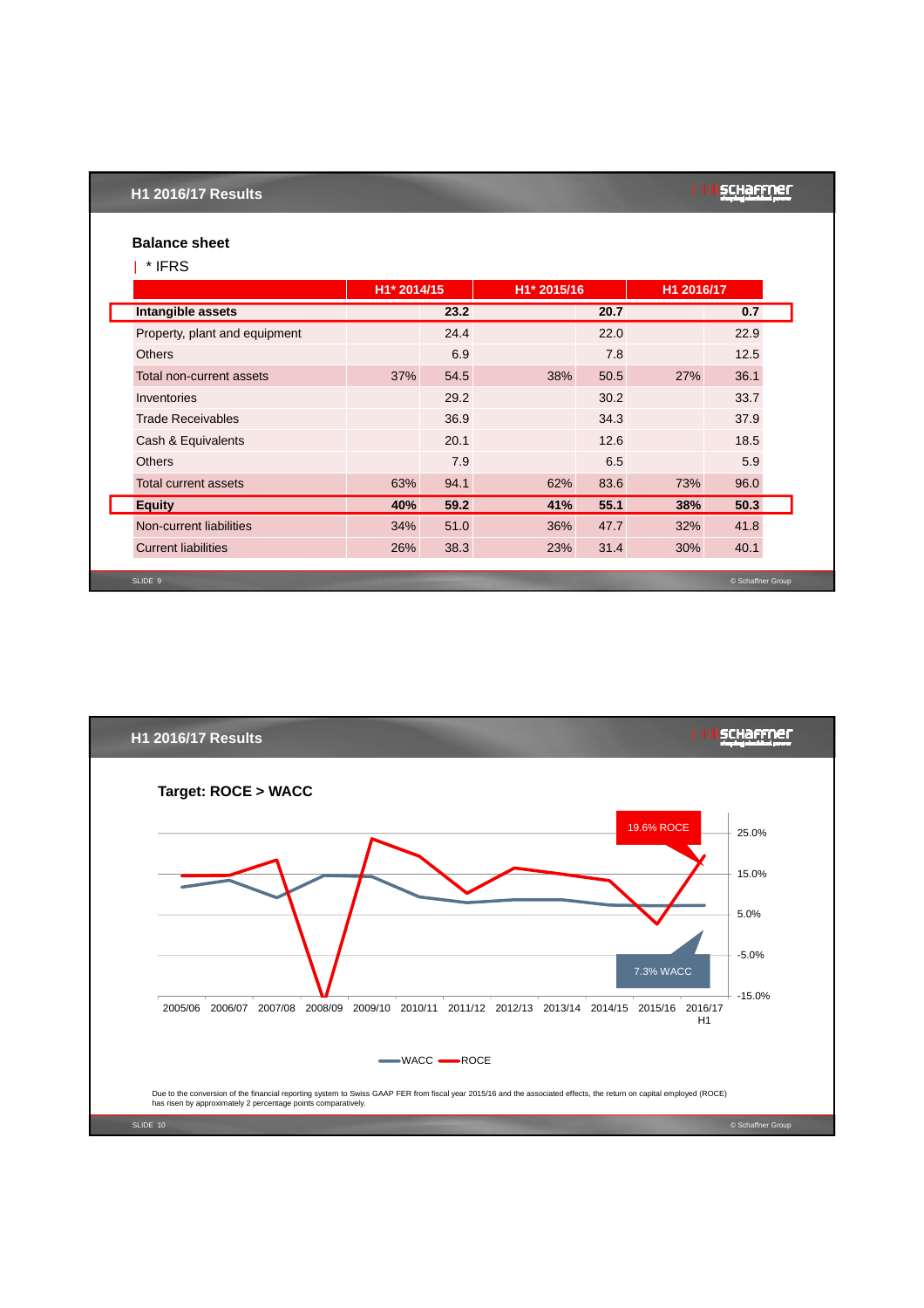

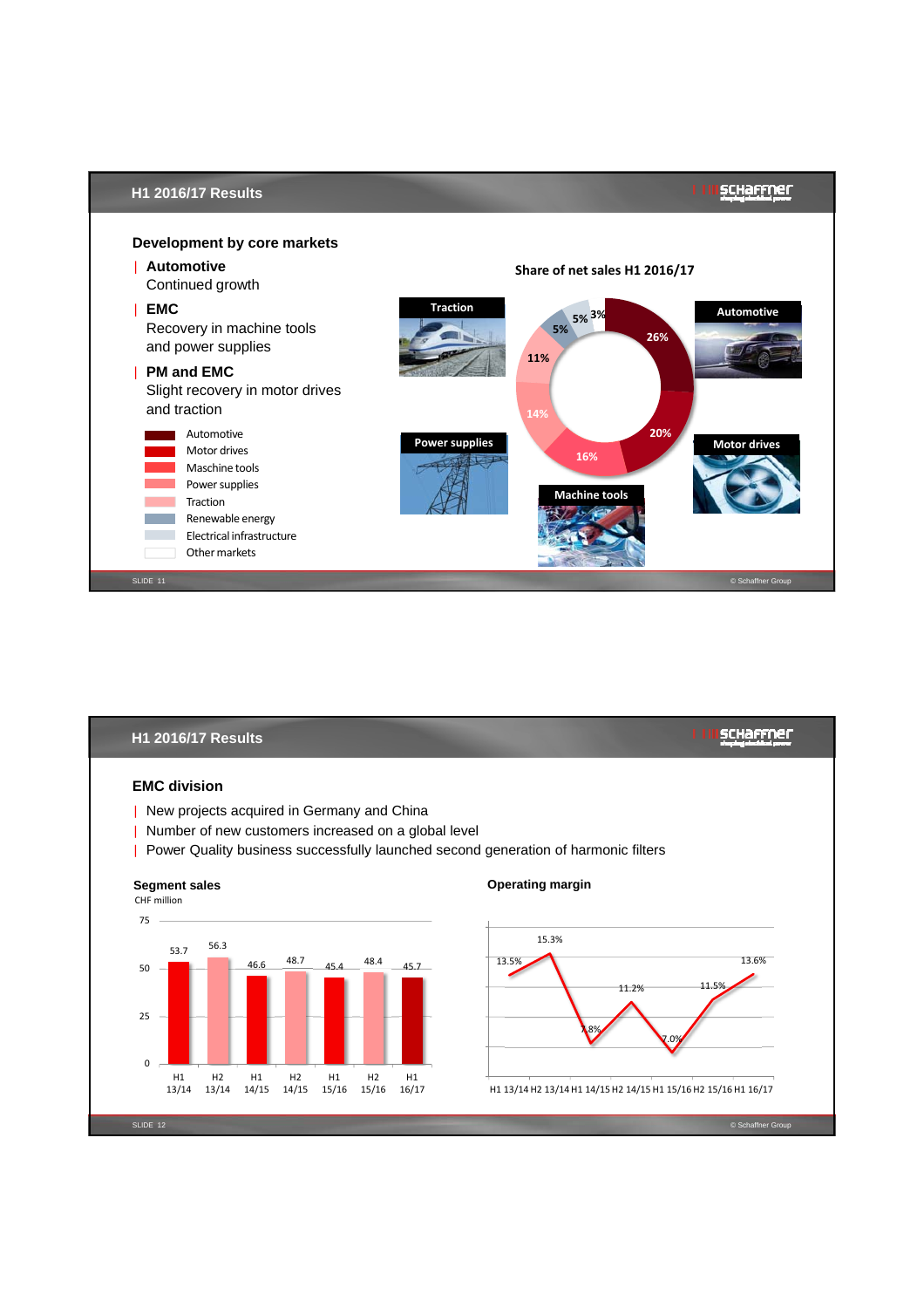